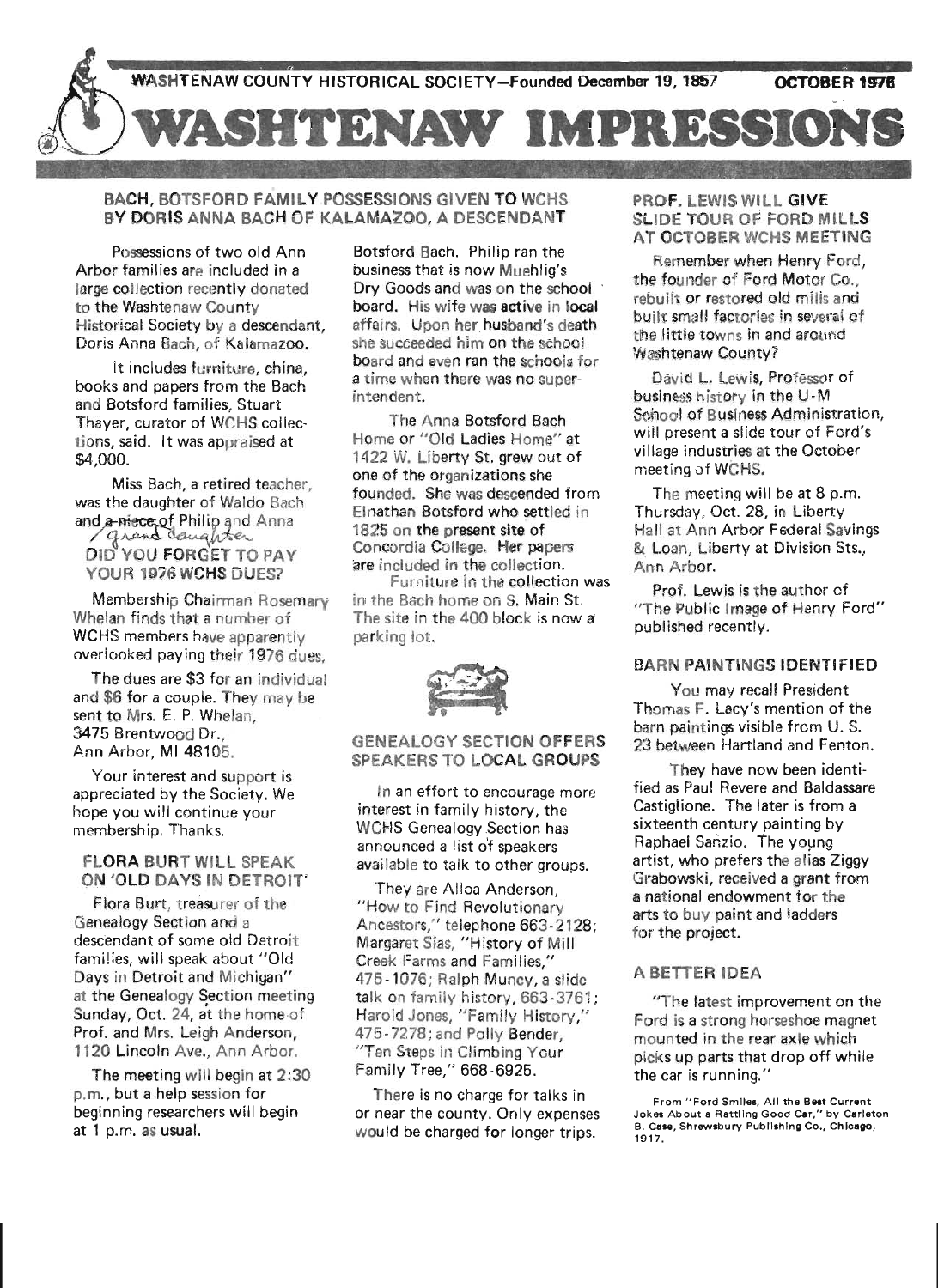#### **ON LONG ISLAND**

# PRE-1865 VILLAGE RESTORED

Restoring a pre-Civil War village on Long Island was the topic at the September meeting of the Washtenaw County Historical Society.

Robert Gamble, executive director of the county parks and recreation department here, previously held a similar position in Nassau County, Long Island, where he directed the Old Bethpage Village restoration.

He showed slides of the village with its crossroads stores and an inn where visitors can refresh themselves with sarsaparilla (root beer) and pretzels at the "bar."

New England salt-box style houses mingle with curved roof Dutch homes, reflecting the mixed Dutch and English heritage on Long Island.

Visitors can see costumed craftsmen ply their trade-the blacksmith, the cobbler, the hatmaker and broom-maker-while women go about household activities, perhaps baking in a beehive oven or scalding ch ickens.

Visitors may also ride in a horsedrawn wagon around the village. They can see the Powell farm with animals grazing in the fields, hay in the barn and seasonal activities such as cider making. The Powell house and one outbuilding are the only original buildings on the park site. All other buildings have been moved there.

The Long Island fair which was going "nowhere," he said, is now held as an old-fashioned fair at the village. They have such things as oxen and a straight-furrow plowing contest as well as 4- H and other exhibits.

How did the village come about?

Most other restored or reconstructed villages are private ventures, Gamble said, but this one was financed by the county.

Nassau County was in a fortunate



Costumed staff member in workroom of house in restored village on Long Island.

financial position. It had no bonded moving it intact. It took some indebtedness. After World War II, looking to find an old outhouse the population tripled from for the village. 400,000 to about one·and-a-half Long Island has a 300-year million and Grumman Aircraft history of white settlement.

bought 175 acres of park land on village. Old Sturbridge Village in Methodist church, founded in 1820, he noted. 1856, was offered to the county. Much research was necessary to preserve it and from that the idea was like. They found that such of a village grew. villages usually clustered around

Other houses and buildings were offered until they had more offers than they could use.

There are many problems and challenges in such a project, Gamble found. One of the first was moving the buildings. Sometimes it was necessary to dismantle an upper floor to get the building under a low highway overpass. The Noon Inn was taken apart stick by stick and rebuilt at the site, just as it was except for replacement of rotten wood.

A beehive oven, built of stone and mortar, was so heavy it broke the derricks. They did succeed in

had its headquarters there.<br>Gamble noted, and a date had to The county, bounded by New be chosen for the restoration. York City on its west border, There is nothing after 1865 in the its east border. Then an old Massachusetts is restored to about

It was moved to the park to find out what a village of that time a crossroads. The roads are "soil cement," Gamble said. After a brief trial of a short stretch of plank road, a pre-Civil War road building innovation, they gave up . on it because it didn't hold up long.

> When they wanted farm animals they had to find out the kinds of sheep, cattle and chickens that were raised then. They had to find authentically-styled wagons before they could have horsedrawn rides. Only the Amish at Intercourse, Pa., still make such wagons, they found.

In restoring the buildings they had to find out what kinds of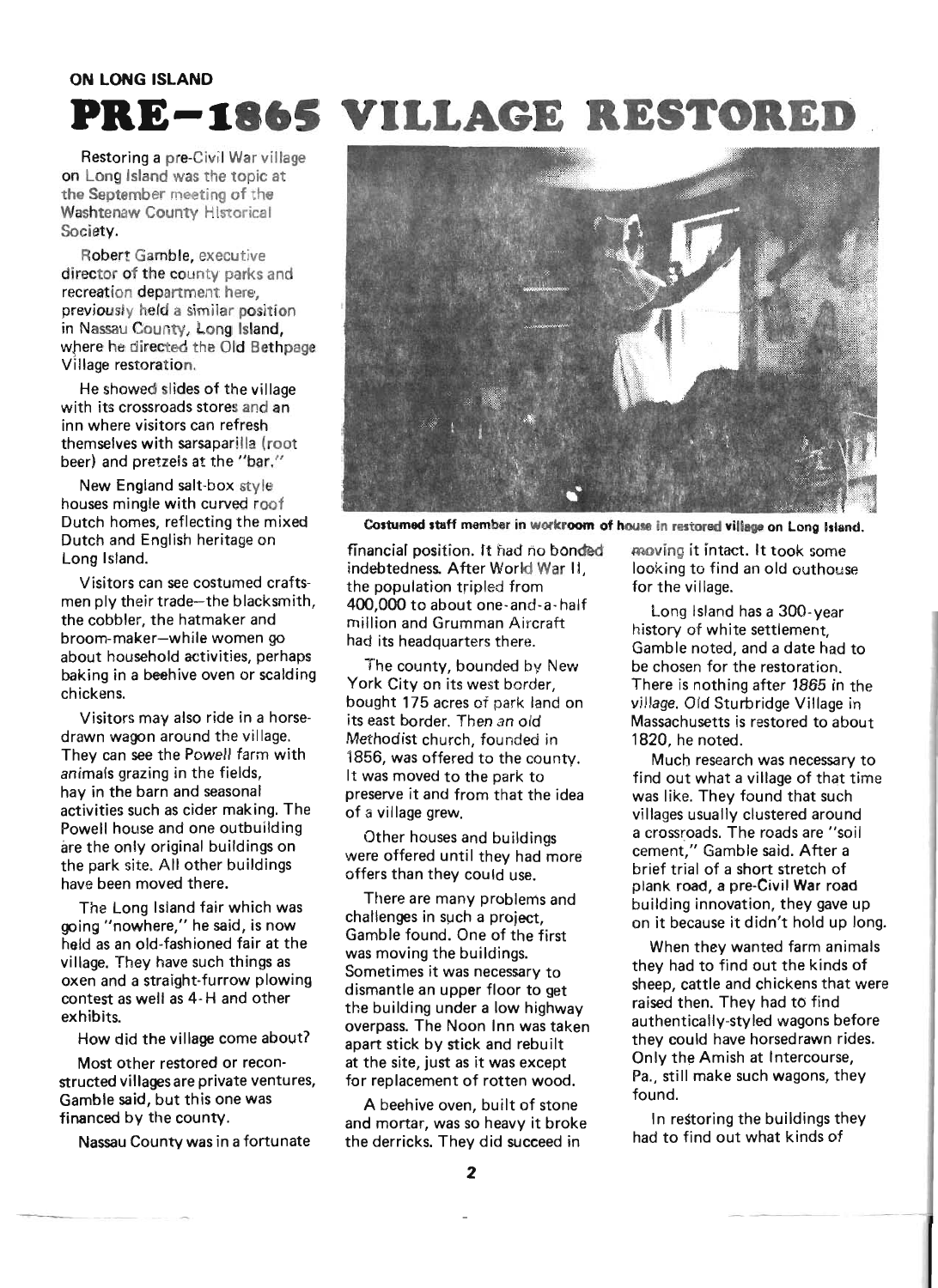

Pre- Revolutionary Lawrence house was moved from near laGuardia Airport to Old Bethpage Village

hardware, paint, wallpaper and furnishings were used. They found a place in Pennsylvania where they could get hardware. Many layers of paint were scraped to find the colors probably in use then. In the attic of one house they found some original carpet rolled up. They reinstalled it on the floor.

The whole restoration will take several years. An organization of friends of the project have helped with the cost of furnishing the buildings with authentic and appropriate antiques.

The buildings range from the Minne Schenck house, restored to about 1760, an example of Dutch architecture, to the Layton store and Bach blacksmith shop, both circa 1865.

The homes are mainly those of common people representing a cross-section of trades likely and necessary in such a village. The pre- Revolutionary Hewlett house, when restored, will represent a more elegant style of life. They were Tories during the Revolution.

The most prominent person's home is that of Peter Cooper, circa 1815, when he was a newly married young inventor at Hempstead, L. I. Later he designed and built the first steam locomotive built in America in 1830. He called it the "Tom Thumb." He was first to use the Bessemer steel process in the U.S. in 1856, was instrumental in laying the Atlantic cable and founded Cooper

Union, an educational institution A modern reception center with in New York City. The Cafeteria, gift shop, restrooms,

bidder doesn't work, Gamble by trees from the village. A<br>found There is no way of knowing restroom building in the village is found. There is no way of knowing how much material will have to modern inside but looks weathered<br>how much material will have to modern and old on the outside in keeping be replaced. "Cost plus" contracts, and old on the contracts of the outside in the outside in the outside in the outside in the outside in the outside in the contract of the outside in the outside in the contract of the ou usually anathema, are necessary in this case, he said.  $\Omega$   $\mathcal{L}$   $\mathcal{L}$   $\mathcal{L}$ 

Giving a restoration job to a low theater and offices, is screened<br>Ider doesn't work. Cemble the village, A

## THE WAY IT WAS IN OCTOBER, 1876

"The Ann Arbor Courier," a weekly newspaper, strictly Republican, favored Rutherford B. Hayes in the upcoming election against Samuel J. Tilden, Democrat, and devoted much of its space to politics. But the big United States Centennial Exposition at Philadelphia was still news, too.

"That silly lie about Governor Hayes and the \$400 he kept from a soldier's relative has been retracted by the 'Cleveland Plain Dealer' and an apology has been made by the 'Cincinnati Enquirer' for publishing the same. But the 'Free Press' continues to harp on it right along, as it does upon Grantism," the editor said.

"Webber, the reformer (!) candidate for Governor on the Democratic ticket, acknowledges himself a Know Nothing. He says, however, that when he joined he was ignorant of the character of the organization and withdrew shortly afterward!" (Maybe he was "brainwashed.")

The editor noted that "Instead of 'Westward Ho!' the cry is 'To the Centennial Go!' Thousands were doing it daily, he said. Professor Steere was delayed in returning to the University a couple of days because of a large number of Centennial excursion trains.

"Successful Michigander exhibitors" included the Ann Arbor Board of Education, pupils work; E. J. Knowlton, a bathing tub; and the U-M, microscopic exhibits.

If you couldn't go yourself, you could see 200 of the most interesting sights at "Bigelow's Photographic Panorama" at Hangsterfer's Hall for 25 cents. The views were "thrown upon the screen fifteen feet square."

Or you could hear Professor Moses Coit Tyler's lecture, "The Humorous Element in the American Revolution."

From "The Ann Arbor Courier," weekly issues of October, 1876, in the Michigan Historical Collections in the U-M Bentley Library.

### LOOKING FOR A GIFT IDEA? HOW ABOUT 'THE WASHTENAW IMPRESSIONS'?

For \$3 a year you can subscribe for a friend and add him or her to the membership iist as well. (\$6 for husband and wife.)

| To:   | Name                                             |              |         |
|-------|--------------------------------------------------|--------------|---------|
|       | <b>Address</b>                                   |              |         |
|       | City                                             | <b>State</b> |         |
|       |                                                  |              | Zipcode |
| From: | Name                                             |              |         |
|       | <b>Address</b>                                   |              |         |
|       | City                                             | <b>State</b> |         |
|       |                                                  |              | Zipcode |
|       | Send to: Mrs. E. P. Whelan, Membership Chairman, |              |         |

3475 Brentwood, Ann Arbor, Mi. 48105